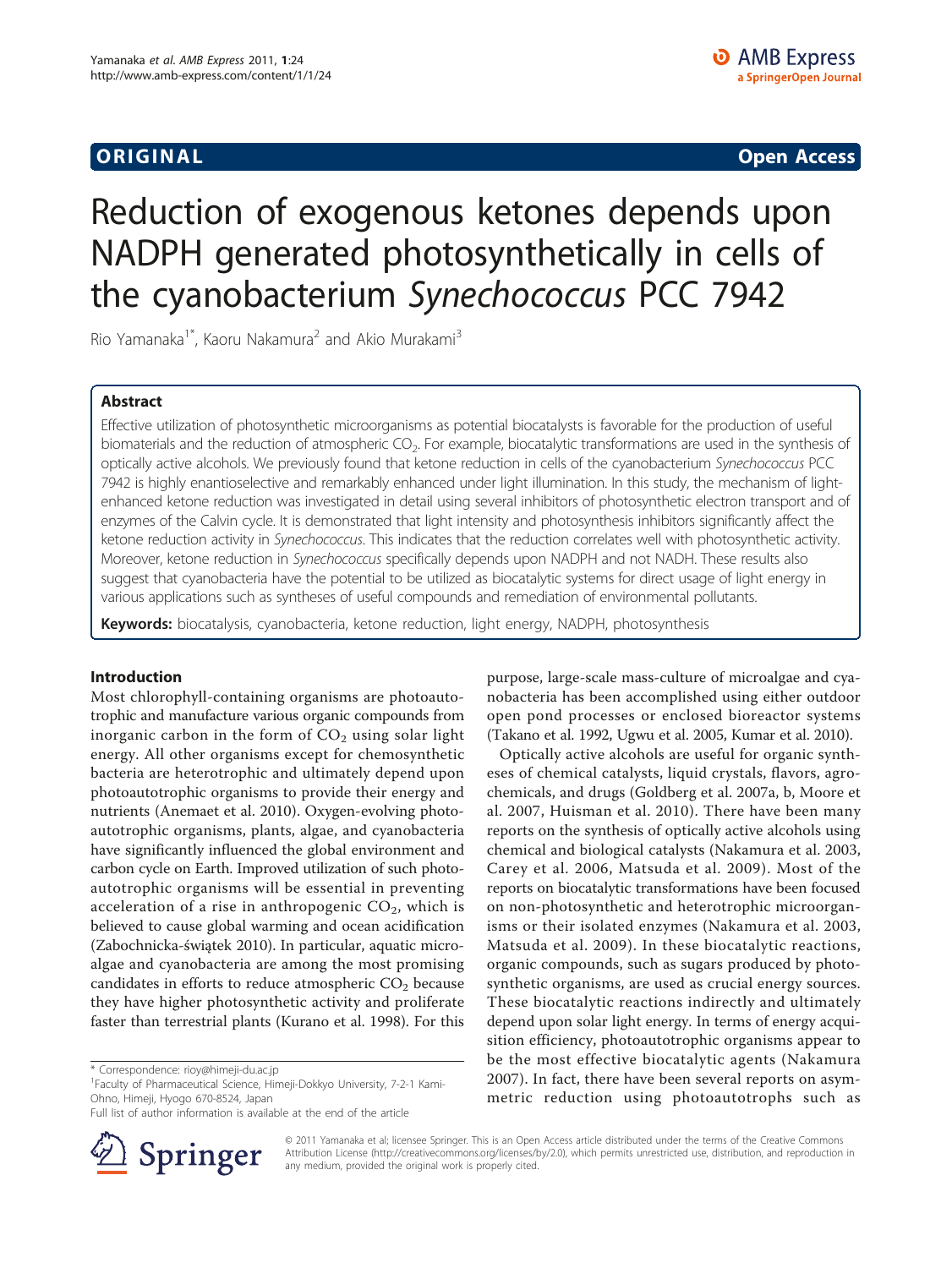microalgae ([Noma and Asakawa 1992](#page-6-0), [Kuramoto et al.](#page-6-0) [1999](#page-6-0), [Nakamura et al. 2000,](#page-6-0) [Utsukihara et al. 2004](#page-7-0), [Shimoda et al. 2004](#page-6-0), [Itoh et al. 2005,](#page-6-0) [Utsukihara et al.](#page-7-0) [2006](#page-7-0), [Takemura et al. 2009\)](#page-6-0), plant cultured-cells [\(Kojima](#page-6-0) [et al. 2009](#page-6-0)), and germinated plants ([Matsuo et al. 2008](#page-6-0), [Takeda et al. 2011\)](#page-6-0). Enzymatic systems isolated from a microalga were used in combination with NADPH (nicotinamide adenine dinucleotide phosphate) to perform a biotransformation such as biocatalytic reduction ([Shimoda and Hirata 2000](#page-6-0)).

To develop the use of autotrophic biocatalysts for reduction of exogenous substances, mechanistic studies on biocatalytic reduction reactions are necessary. Particularly, the effect of light on the reaction should be investigated in detail because light is needed in order to take advantage of the catalytic power of autotrophic biocatalysts. We previously reported that light illumination enhances the chemical and optical yields in the cyanobacteria-catalyzed reduction of exogenous ketones ([Nakamura and Yamanaka](#page-6-0) [2002a, b](#page-6-0)). To investigate the effect of light on chemical yields of cyanobacterial ketone reduction precisely, an acetophenone derivative,  $\alpha, \alpha, \alpha$ -trifluoroacetophenone (TFA) was selected as the substrate for bioconversion because the ketone was easily reduced by the cyanobacterium and the optical yields of the product alcohol were unchanged by light conditions. [Havel et al. \(2007\)](#page-6-0) reported that cyanobacterial ketone reduction was enhanced by light or glucose. [Takemura et al. \(2009\)](#page-6-0) indicated that enantioselectivities of the reduction by a cyanobacterium could be influenced by deletion of genes from an endogenous dehydrogenase that requires coenzymes such as NADH/ NADPH, which provide reducing power. Moreover, Hölsch et al. identified the enzyme involved in the cyanobacterial reduction reaction and the enzymes are NADPHdependent [\(Hölsch et al. 2008](#page-6-0), [Hölsch and Weuster-Botz,](#page-6-0) [2010](#page-6-0)). We propose that the reducing power generated by increasing concentrations of NADPH through photosynthetic electron transport can be used in the reduction of exogenous ketones to yield useful alcohols. In cyanobacteria, the concentration of NADPH under illuminated conditions is approximately 6.5-fold higher than that of NADH ([Tamoi et al. 2005\)](#page-6-0).

In this report, we investigate the process and mechanism of reduction of exogenous ketones in cyanobacteria (Synechococcus PCC 7942) from the point view of reducing power, in terms of endogenous NADPH produced through photosynthesis. Here, we show that NADPH produced through photosynthesis is definitely used in the reduction of exogenous ketones in cyanobacteria.

# Materials and methods

# Organism and culture

Synechococcus elongatus PCC 7942 (Synechococcus) was obtained from the Pasteur Culture Collection of

Cyanobacteria (PCC) of the Institut Pasteur, France. The cyanobacterium was grown in BG-11 medium [\(Rippka](#page-6-0) [1988](#page-6-0)) under continuous illumination (13.4 μmol photons  $m^{-2}$  ·s<sup>-1</sup>) provided by fluorescent lamps (daylight type, 20 W; Toshiba) at 25°C on a rotary shaker. Cell density was estimated by the turbidity at 720 nm of the cell suspension using a spectrophotometer (U-3210; Hitachi, Japan).

# Chemicals

TFA  $(\alpha, \alpha, \alpha$ -trifluoroacetophenone), PF  $(2', 3', 4', 5', 6')$ pentafluoroacetophenone), and IAM (iodoacetamide) were purchased from Tokyo Chemical Industry (Tokyo, Japan). DCMU (3-(3,4-dichlorophenyl)-1,1-dimethylurea), D,L-glyceraldehyde, 5'-AMP, NADPH, and NADH were purchased from Nacalai Tesque (Kyoto, Japan). DBMIB (2,5-dibromo-3-methyl-6-isopropyl-pbenzoquinone) and IAA (iodoacetic acid) were purchased from Sigma-Aldrich (St. Louis, MO, USA). All of the reagents used were of analytical grade.

# Gas chromatography

The chemical yields for ketone reduction were determined by GC (gas chromatography) analyses using a Shimadzu gas chromatography system GC-14B with C-R6A equipped with a chiral GC-column (CP-cyclodextrin-B-2,3,6-M-19 [CPCD]; 25 m; He 2 mL/min). Naphthalene was used as an internal standard.

# Assay for cellular reduction of ketones

The ketones (2 mg) were added to cell suspensions of Synechococcus (turbidity at 720 nm was about 1.0; equivalent to 120-170 mg wet-weight) in BG-11 medium (20 mL) at the beginning of the incubation period. The reaction mixture was shaken at 140 rpm and 25°C under continuous illumination with a fluorescent lamp (daylight type, 0-53.6  $\mu$ mol photons m<sup>-2</sup>·s<sup>-1</sup>). Reaction times ranged from 12 h to 84 h. The resulting mixture was extracted with ether and eluted from an Extrelut column (Merck, Darmstadt, Germany).

# Measurement of photosynthetic activity

Photosynthetic  $O_2$  evolution of Synechococcus was measured with a Clark-type oxygen electrode (Model 4004; Yellow Springs Instruments, USA) [\(Murakami and Fujita](#page-6-0) [1988\)](#page-6-0). An  $O_2$  electrode was placed in a plastic chamber (volume; ca 3 mL) and maintained at  $25 \pm 0.1$ °C with circulating thermostated water. The cell suspension of Synechococcus was stirred at a continuous speed with a magnetic stirrer. The rate of  $O_2$  evolution before and after the addition of DCMU (to final concentrations of 0, 0.1, 1, 10, or 100 μM) in DMSO (dimethyl sulfoxide) (100 μL) was measured under illumination with a halogen lamp (12.5 µmol photons  $m^{-2} \cdot s^{-1}$ ).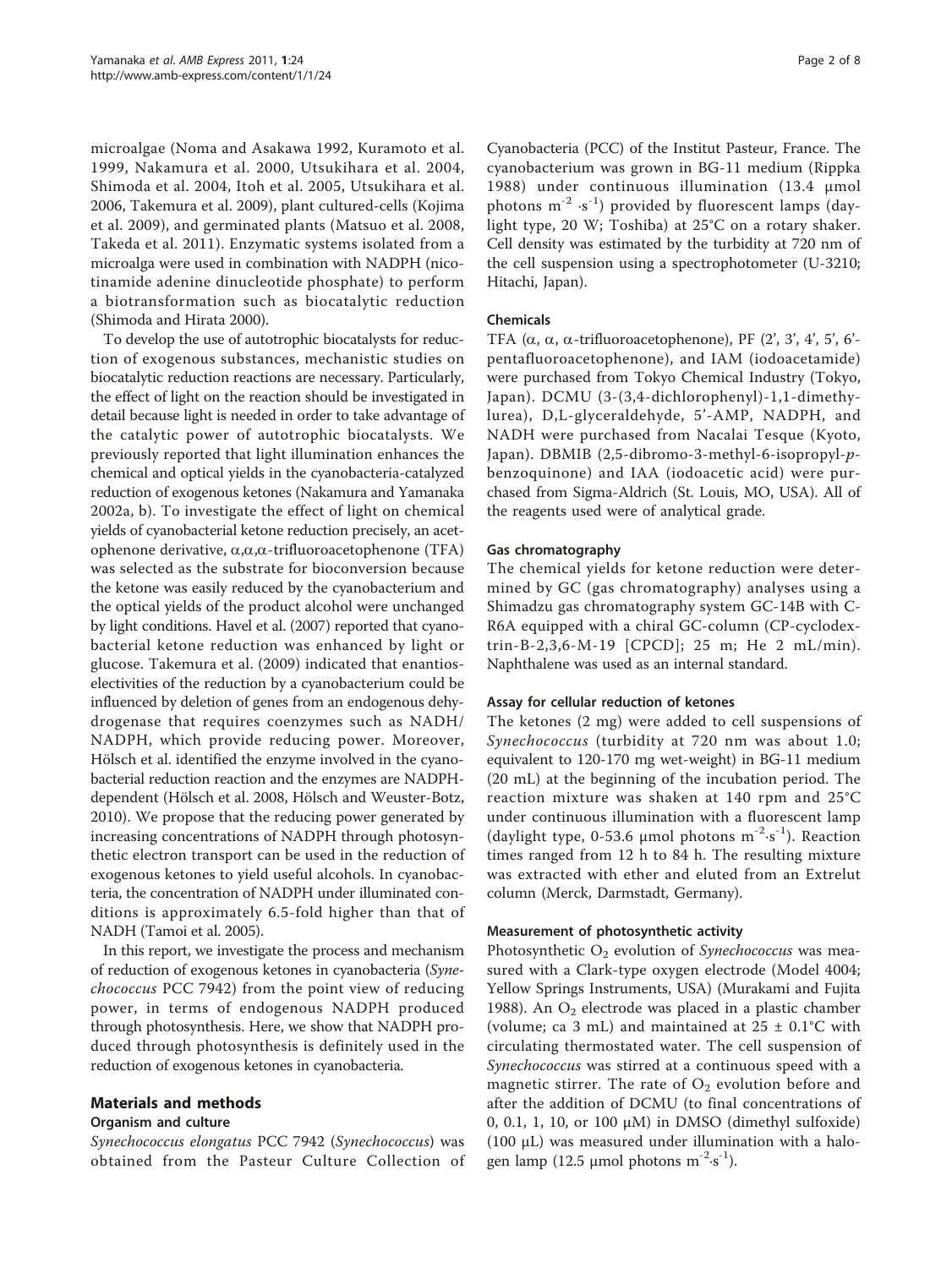#### <span id="page-2-0"></span>Assay for reduction of ketones with cell-free extracts

Acetone-dried powder was used as cell-free extract. Cell suspension of Synechococcus (ca. 100 mL) was centrifuged for 15 min at 8,000 rpm and 4°C. The precipitate was immediately treated with cold acetone (-20°C) and dried under vacuum overnight, which gave 40 mg of acetone-dried powder.

A reaction mixture (2 mL of 0.1 M potassium phosphate buffer, pH 7) containing 10 mg acetone dried powder, 2 mg substrate (TFA or PF), and 5 mg reductant (NADPH or NADH) were incubated for 44 h at 25°C in the dark. The resulting mixture was extracted with ether and eluted with an Extrelut column.

#### Results

# Light-dependency of the reduction of exogenous ketones by cyanobacterial cells

A time-course of the reduction of a ketone (TFA) by Synechococcus under continuous illumination (13.4 <sup>μ</sup>mol photons  $m^{-2} \cdot s^{-1}$ ) is shown in Figure 1. The reaction proceeded gradually and upon saturation reached a plateau after about 60 h. Therefore, the following experiments in this study were carried out with a 12-h incubation period.

To investigate the dependency of light intensity on cyanobacterial ketone reduction in detail, the reduction activity was measured under varying light intensity (0, 2.7, 6.7, 13.4, 33.5, or 53.6 µmol photons  $m^{-2} \cdot s^{-1}$ ). As shown in Figure 2, the highest yield of TFA reduction was obtained in the reaction with 13.4 μmol photons m<sup>-</sup>  $2 \cdot s^{-1}$ . In the case of the reduction of PF, the maximal reduction activity was also obtained at the same light intensity (data not shown). This light intensity might be





compatible with the optimal light intensity for growth of Synechococcus under our experimental conditions. The enantiomeric excess of the reduction of TFA was  $85\%$   $(R)$ and was found to be independent of the light intensity.

# Suppression of cyanobacterial ketone reduction by inhibition of photosynthetic electron transport

DCMU is a potent and specific inhibitor of photosynthetic electron transport ([Fujita et al. 1987](#page-6-0)). TFA was incubated in an intact cell suspension of Synechococcus for 12 h under illumination (13.4 µmol photons  $m^{-2} \cdot s^{-1}$ ) with addition of DCMU (0, 0.1, 1, or 10 μM). Photosynthetic activity of Synechococcus was measured under the same light iintensity. The photosynthetic activity of Synechococcus was barely inhibited in the presence of 10 <sup>μ</sup><sup>M</sup> of DCMU and ketone reduction was suppressed depending upon concentrations of DCMU (Table 1). On the other hand, ketone reduction in the dark was found to be independent of the DCMU concentration (data not

Table 1 Suppression of ketone reduction in Synechococcus by inhibition of photosynthetic electron transport

| <b>DCMU</b><br>$(\mu M)$ | Photosynthetic activity<br>(relative) | Yield of ketone reduction<br>(9/0) |
|--------------------------|---------------------------------------|------------------------------------|
| $\left( \right)$         | 1.0                                   | 43                                 |
| 0.1                      | 0.42                                  | 44                                 |
|                          | 0.16                                  | 36                                 |
| 10                       | 0.038                                 | 15                                 |

TFA: 2 mg, Cell suspension of Synechococcus: 20 mL, 13.4 μmol photons m<sup>-2</sup>·s<sup>-</sup> 1 , 25°C, 12 h

DCMU was added at the beginning of the incubation period.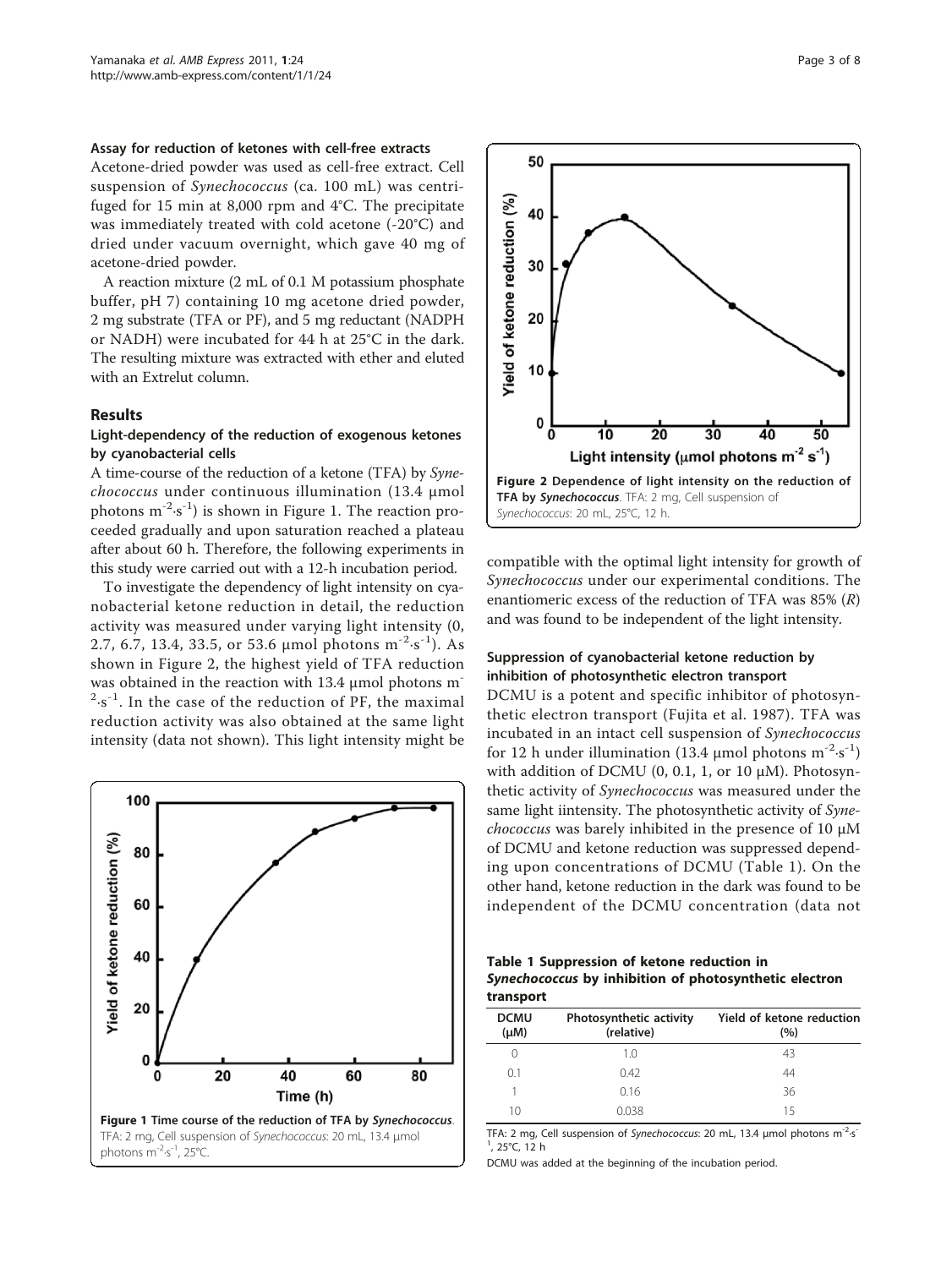shown). The results indicate that cyanobacterial reduction of exogenous ketone is closely associated with photosynthetic electron transfer activity.

#### Ketone reduction depends upon photosynthetic activity

The current results suggest that ketone reduction is associated with photosynthetic activity. The relationship between yields of cyanobacterial TFA reduction and photosynthetic activity was investigated under varying light intensity or under different concentrations of DCMU. The data from Figure [2](#page-2-0) and Table [1](#page-2-0) are plotted together in Figure 3. Thus, the result shows that cyanobacterial ketone reduction depends upon the photosynthetic activity of the cyanobacteria.

# Enhancement of ketone reduction by suppression of NADPH consumption in the Calvin cycle

In the reduction step of the Calvin cycle, a large amount of NADPH (6 equivalents of NADPH per cycle) generated photosynthetically was found to be consumed (Figure [4\)](#page-4-0). Therefore, we used inhibitors of the Calvin cycle to examine the involvement of NADPH in cyanobacterial ketone reduction. Ribulose-1,5-bisphosphate carboxylase-oxygenase (RuBisCo) catalyzes the carboxylation step and ribulose-5-phosphate (Ru5P) kinase catalyzes the regeneration step, both of which are reactions of the Calvin cycle ([Wirtz et al. 1982\)](#page-7-0). These enzymes are inhibited by SH-reagents such as iodoacetamide (IAM) or iodoacetic acid (IAA) (Figure [4](#page-4-0)). IAM or IAA (0.1 or 1 mM) was added in cell suspensions of Synechococcus with TFA under illumination. As shown in Table [2](#page-4-0), IAM and IAA both enhance the reduction of TFA by Synechococcus (1.5-fold increase in the yield of reduction).



Moreover, the effects of the inhibitors (D,L-glyceraldehyde and 5'-AMP) of phosphoribulose kinase or isomerase which are involved in the process of regeneration of RuBp (ribulose-1,5-bisphosphate) [\(Forsee and Kahn 1972, Slabas](#page-6-0) [and Walker 1976\)](#page-6-0) were investigated. As shown in Table [2](#page-4-0), the yields of the reduction of TFA by the cyanobacterium were increased by the addition of D,L-glyceraldehyde or 5'-AMP (1.5-fold increase in the yield of reduction).

These results surely suggest that inhibition of the Calvin cycle increases the levels of NADPH, which can then be used to reduce an exogenous ketone.

# Ketone reduction by dark respiratory activity of cyanobacteria

The TFA reduction by *Synechococcus* proceeded to some extent even in the dark (Figure [2\)](#page-2-0) and DCMU did not completely suppress the reaction (Table [1](#page-2-0)). In cyanobacteria, the respiratory electron transport system is shared with the thylakoidal photosynthetic system and produces NADPH in the dark. Addition of DBMIB, an inhibitor of Cyt  $b_6$ -f, resulted in cessation of TFA reduction in the dark, although the chemical yield of ketone reduction without DBMIB was 16% (data not shown). These results suggest that the reducing power with respect to exogenous ketones is also supplied by the respiratory system, even though the supply of reductants is limited.

# Confirmation of coenzyme dependency on cyanobacterial ketone reduction using a cell-free system

The current results suggest that endogenous reductase(s) is involved in cyanobacterial ketone reduction. To characterize the reductase(s), we investigated the ketone reduction activity of both the soluble and insoluble fractions. More than 95% of the reduction activity was detected in the soluble fraction (data not shown). This suggests that one or more hydrophilic enzymes participate in the artificial ketone reduction reaction. We confirmed the coenzyme (NADH/NADPH) dependency of the putative reductase(s) using the soluble fraction prepared from the cyanobacterium as an acetone-dried powder. It was found that NADPH is preferentially used in the reduction for both TFA and PF (Table [3\)](#page-5-0). The results demonstrate that cyanobacterial ketone reduction is highly dependent on NADPH.

# **Discussion**

In this study, we demonstrated that the reduction of exogenously added ketones in cyanobacterial cells is highly dependent upon photosynthetic activity (Figure [2](#page-2-0) and Table [1\)](#page-2-0). Similar correlation curves for the reduction activities of ketones and the photosynthetic activities of the cyanobacterium were obtained from two different modulation mechanisms of photosynthetic activity (Figure 3). Since cyanobacterial ketone reduction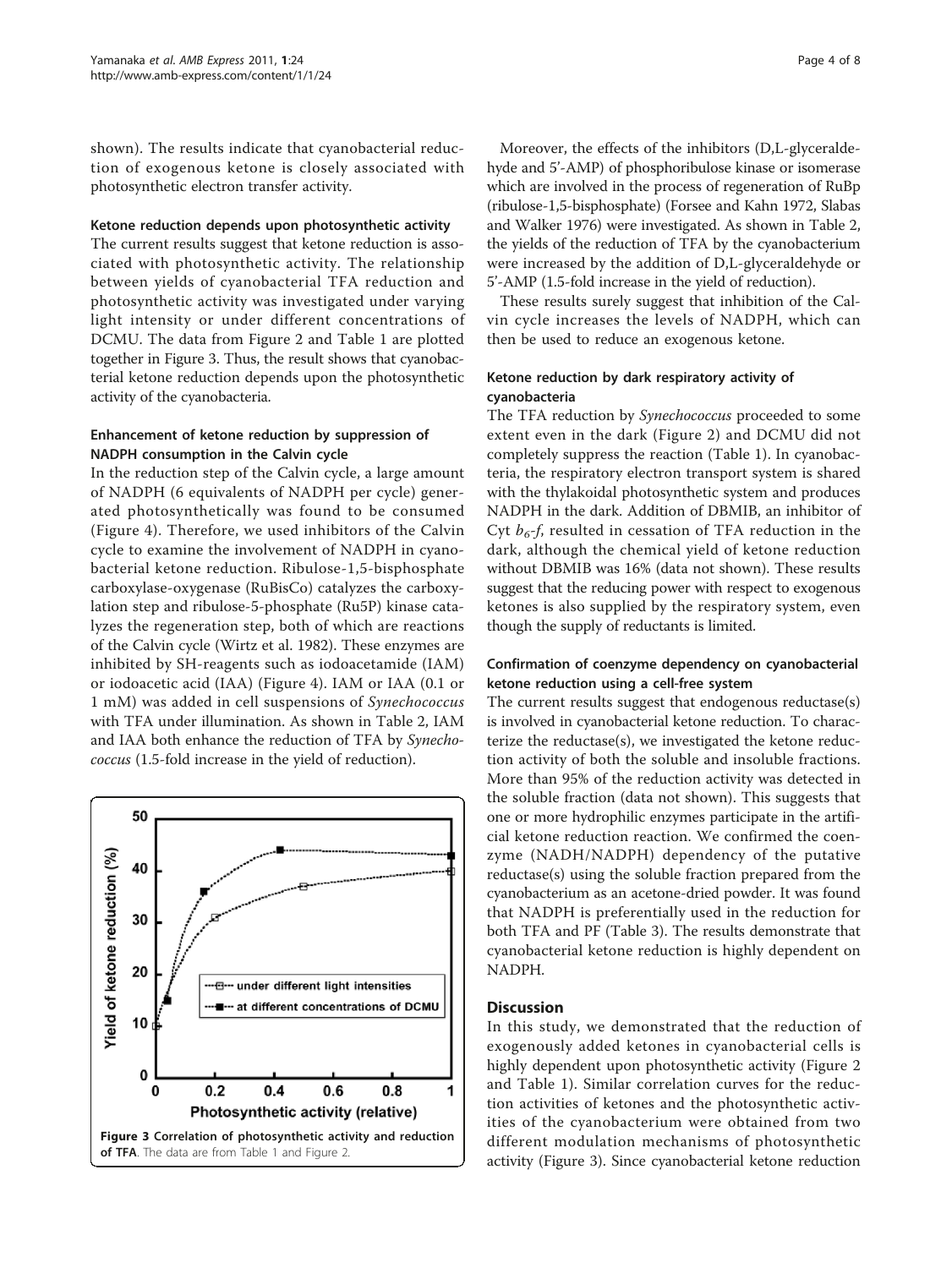<span id="page-4-0"></span>

was expectedly found to be enhanced by inhibitors of the Calvin cycle (Table 2), we propose that the reducing power of NADPH generated through photosynthesis

(which is primarily used in  $CO<sub>2</sub>$  fixation), can also be used for the reduction of exogenous ketones to produce the corresponding alcohols.

|  |  | Table 2 Enhancement of ketone reduction in Synechococcus by inhibition of the Calvin cycle |  |  |  |
|--|--|--------------------------------------------------------------------------------------------|--|--|--|
|  |  |                                                                                            |  |  |  |

| <b>Inhibitor</b>   | Concentration (mM) | Yield of ketone reduction (%) |
|--------------------|--------------------|-------------------------------|
| None               | $\sim$             | 34 (1.00)*                    |
| <b>IAM</b>         | 0.1                | 43 (1.26)*                    |
| <b>IAM</b>         |                    | 52 $(1.53)^*$                 |
| <b>IAA</b>         | 0.1                | 39 $(1.15)^*$                 |
| <b>IAA</b>         |                    | 61 $(1.49)^*$                 |
| None               | $\sim$             | 40 $(1.00)^*$                 |
| D,L-glyceraldehyde | 10                 | 57 $(1.43)^*$                 |
| 5'-AMP             |                    | 59 (1.48)*                    |
|                    |                    |                               |

TFA: 2 mg, Cell suspension of Synechococcus: 20 mL, 13.4 μmol photons m<sup>-2</sup>·s<sup>-1</sup>, 25°C, 12 h

Inhibitors were added at the beginning of the incubation period.

<sup>\*</sup>Values in parentheses are relative to the yield without inhibitor.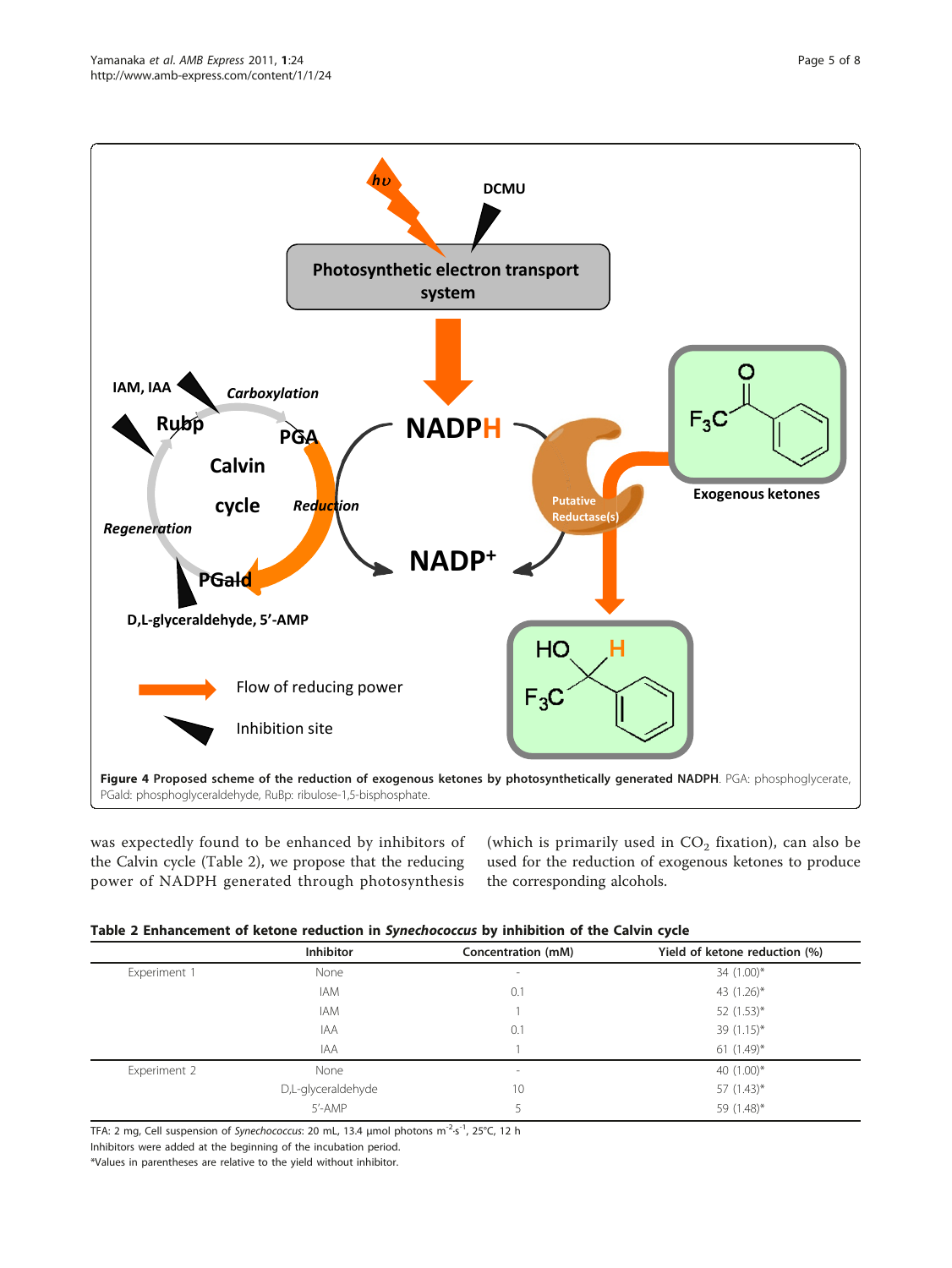<span id="page-5-0"></span>Reduction of substrates usually requires large amounts of energy. For the majority of redox enzymes, NADH and its phosphorylated form NADPH are essential endogenous coenzymes ([Nakamura and Matsuda, 2002](#page-6-0)). As shown in Table 3, we confirmed that the ketone reduction observed in the present study is mediated by NADPH coenzyme. Coenzymes are prohibitively expensive if used in stoichiometric amounts. Since it is only the oxidation state of the coenzyme that changes during the reaction and in the reduction of a ketone oxidized form of the coenzyme generated, it may be regenerated in situ by using a second redox-reaction to allow it to re-enter the reaction cycle. Usually, formate [\(Seelbach et al. 1996](#page-6-0)), glucose ([Wong et al. 1985\)](#page-7-0), ethanol ([Lam et al. 1988\)](#page-6-0) and 2-propanol [\(Matsuda et al. 2000](#page-6-0)) are used to regenerate the oxidized form to the reduced form. These coenzymes are originally derived from photosynthetic products. In Synechococcus, glucose has also been used as a supplier of NADPH for ketone reduction ([Havel et al. 2007\)](#page-6-0). The previous research is compatible with the present results in terms of using NADPH as a reductant. The addition of DCMU did not lead to complete inhibition of cyanobacterial ketone reduction. In fact, cyanobacteria generally produce NADPH mainly through the photosynthetic reaction. Secondary sources of NADPH include the pentose phosphate cycle system in respiration. NADH is additionally produced through glycolysis ([Scherer et al.](#page-6-0) [1988\)](#page-6-0) as the major reductant. Indeed, the addition of DBMIB, a respiratory inhibitor, was found to reduce cyanobacterial ketone reduction activity (data not shown).

As shown in Figure [2](#page-2-0), the reduction activity under illuminated conditions was found to be 4-fold higher than the reduction activity in the dark. Tamoi et al. reported that the NADPH/NADH ratio under light conditions is higher than the reduction activity in the dark, although the difference is less than 4-fold in the cells of Synechococcus PCC 7942 ([Tamoi et al. 2005\)](#page-6-0). We previously reported that light conditions change the enantiomeric excess of the products of the cyanobacterial reduction ([Nakamura and](#page-6-0)

#### Table 3 Coenzyme (NADH/NADPH) dependency on ketone reduction using cell-free extracts of Synechococcus

| <b>Substrate</b> | Coenzyme     | Yield of ketone reduction (%) |
|------------------|--------------|-------------------------------|
| TFA              | <b>NADPH</b> | $16(1.00)*$                   |
|                  | <b>NADH</b>  | $3.5(0.22)$ *                 |
| PF               | <b>NADPH</b> | $12(1.00)*$                   |
|                  | <b>NADH</b>  | $0.8(0.07)$ *                 |

Substrate: 2 mg, 0.1 M potassium phosphate buffer (pH7): 2 mL,

Acetone-dried powder of Synechococcus: 10 mg, NADH or NADPH: 5 mg, 25°C, 44 h

\*Values in parentheses are the relative to the yields in the presence of NADPH.

[Yamanaka, 2002b](#page-6-0)). In the ketone reduction reaction catalyzed by plant cultured-cells, different stereoselectivities have been obtained under light conditions with high  $CO<sub>2</sub>$ concentrations and under dark condition with glucose ([Kojima et al. 2009](#page-6-0)). Since the selectivity of the enzymatic reaction is fairly high in most cases, the low enantioselectivity usually means that a plurality of enzymes is involved in the reaction. In the present research, we have determined that light may increase the number of activated enzymes involved in the reduction in addition to increasing the concentration of NADPH. Hölsch et al. identified the enzymes involved in the cyanobacterial reduction reaction ([Hölsch et al. 2008](#page-6-0), [Hölsch and Weuster-Botz, 2010](#page-6-0)). The reductases from Synechococcus PCC 7942 reduced acetophenone derivatives and may involve in our cyanobacterial ketone reduction. However, there may be some additional enzymes involved in the cyanobacterial TFA reduction because of the low enantioselectivity.

In summary, we have illustrated a possible mechanism for the reduction of exogenous ketones in cyanobacterial cells (see Figure [4](#page-4-0)). Exogenously-added ketones could be reduced by NADPH generated photosynthetically and NADPH is consumed in competition between the enzymes of the Calvin cycle and putative ketone reductases. Consequently, we have developed a new and useful application of cyanobacteria. The appropriation of NADPH generated by photosynthesis appears to contribute to a conversion mechanism for inexhaustible solar energy. The application of photosynthetic microalgae as biocatalysts using solar energy is expected to be developed in various efforts employing biotechnology, electrochemistry, and plant physiology ([Abed et al. 2009\)](#page-6-0). It is expected that photosynthetic microalgae will contribute to the development of many industrial synthetic reactions for production of useful compounds as well as efforts to design and optimize bioreactors [\(Walker et al. 2005](#page-7-0)) and to remediate environmental pollutants [\(Kuritz and Wolk](#page-6-0) [1995](#page-6-0), [Dubey SK et al. 2011\)](#page-6-0).

#### Abbreviations

DBMIB: 2,5-dibromo-3-methyl-6-isopropyl-p-benzoquinone (dibromothymoquinone); DCMU: 3-(3,4-dichlorophenyl)-1,1-dimethylurea; DMSO: dimethyl sulfoxide; GC: gas chromatography; IAA: iodoacetic acid; IAM: iodoacetamide; NAD(P)H: nicotinamide adenine dinucleotide (phosphate); PF: 2', 3', 4', 5', 6'-pentafluoroacetophenone; TFA: α, α, αtrifluoroacetophenone

#### Acknowledgements

This research was supported in part by the Japanese Organic Synthetic Chemistry Organization Award for Research Planning (Sumitomo Chemical Co.) to R. Y. and a Grant-in-Aid for Scientific Research from JSPS (23370013) to A.M.

#### Author details

<sup>1</sup> Faculty of Pharmaceutical Science, Himeji-Dokkyo University, 7-2-1 Kami-Ohno, Himeji, Hyogo 670-8524, Japan <sup>2</sup>Graduate School of Human Development and Environment, Kobe University, 3-11 Tsurukabuto, Nada-ku, Kobe, Hyogo 657-8501, Japan <sup>3</sup>Kobe University Research Center for Inland Seas, 2746 Iwaya, Awaji, Hyogo 656-2401, Japan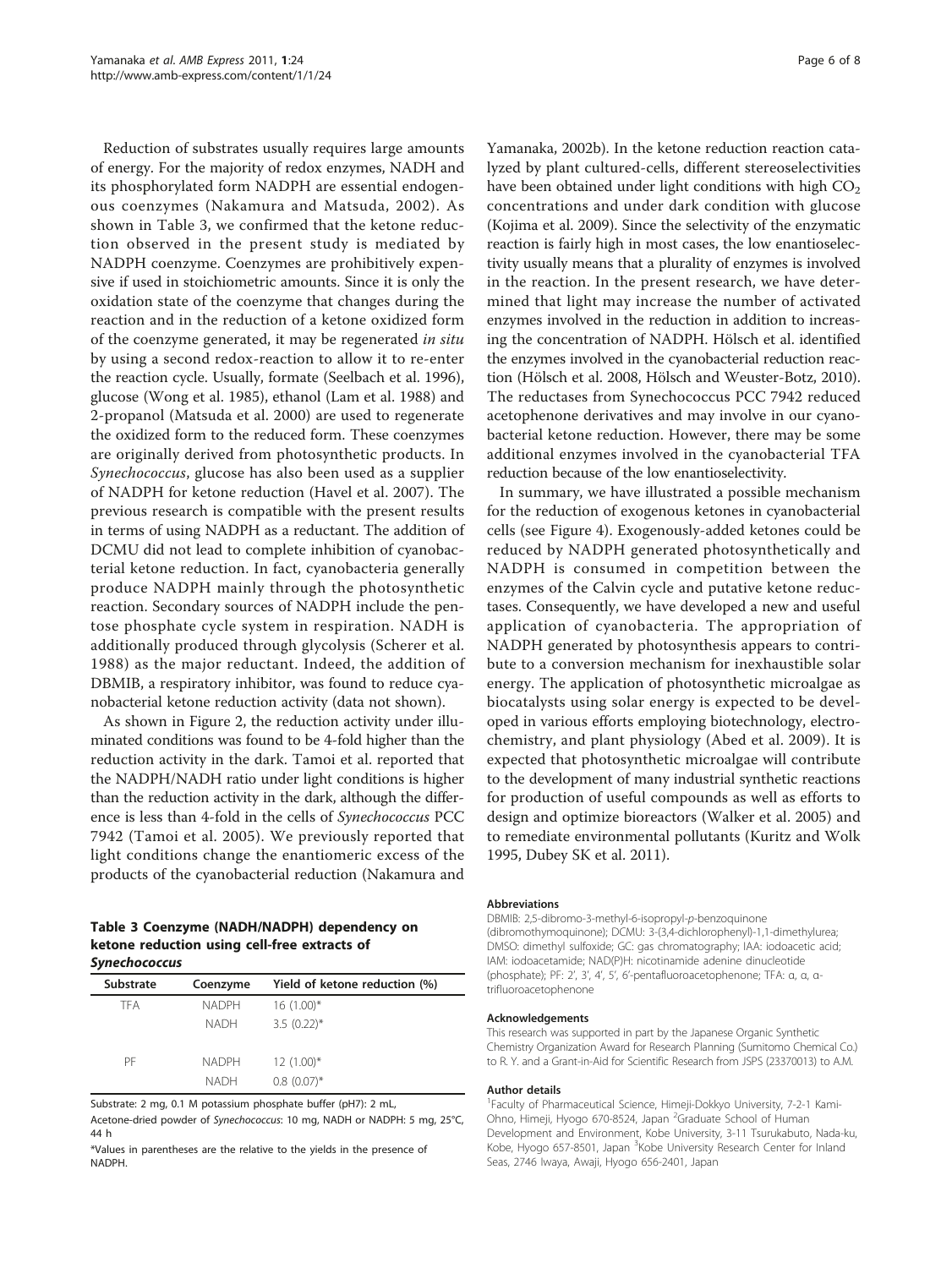#### <span id="page-6-0"></span>Competing interests

The authors declare that they have no competing interests.

Received: 17 August 2011 Accepted: 1 September 2011 Published: 1 September 2011

#### References

- Abed RMM, Dobretsov S, Sudesh K (2009) [Applications of cyanobacteria in](http://www.ncbi.nlm.nih.gov/pubmed/19191979?dopt=Abstract) [biotechnology.](http://www.ncbi.nlm.nih.gov/pubmed/19191979?dopt=Abstract) J Appl Microbiol 106:1–12. doi:10.1111/j.1365- 2672.2008.03918.x.
- Anemaet IG, Bekker M, Hellingwerf KJ (2010[\) Algal photosynthesis as the primary](http://www.ncbi.nlm.nih.gov/pubmed/20640935?dopt=Abstract) [driver for a sustainable development in energy, feed, and food production.](http://www.ncbi.nlm.nih.gov/pubmed/20640935?dopt=Abstract) Mar Biotechnol 12:619–629. doi:10.1007/s10126-010-9311-1.
- Carey JS, Laffan D, Thomsonc C, Williamsd MT (2006[\) Analysis of the reactions](http://www.ncbi.nlm.nih.gov/pubmed/16763676?dopt=Abstract) [used for the preparation of drug candidate molecules.](http://www.ncbi.nlm.nih.gov/pubmed/16763676?dopt=Abstract) Org Biomol Chem 4:2337–2347. doi:10.1039/b602413k.
- Dubey SK, Dubey J, Mehra S, Tiwari P, Bishwas AJ (2011) Potential use of cyanobacteria species in bioremediation of industrial effluents. African J Biotechnol 10:1125–1132
- Forsee WT, Kahn JS (1972) [Carbon dioxide fixation by isolated chloroplasts of](http://www.ncbi.nlm.nih.gov/pubmed/4402153?dopt=Abstract) Egulena gracilis. II. Inhibition of  $CO<sub>2</sub>$  [fixation by AMP.](http://www.ncbi.nlm.nih.gov/pubmed/4402153?dopt=Abstract) Arch Biochem Biophys 150:302–309. doi:10.1016/0003-9861(72)90039-2.
- Fujita Y, Murakami A, Ohki K (1987) Regulation of photosystem composition in the cyanobacterial photosynthetic system: the regulation occurs in response to the redox state of the electron pool located between the two photosystems. Plant Cell Physiol 28:283–292
- Goldberg K, Schroer K, Lutz S, Liese A (2007) Biocatalytic ketone reduction a powerful tool for the production of chiral alcohols – part 1: processes with isolated enzymes. Appl Microbial Biotechnol 76:237–248. doi:10.1007/s00253- 007-1002-0.
- Goldberg K, Schroer K, Lutz S, Liese A (2007) Biocatalytic ketone reduction a powerful tool for the production of chiral alcohols – part 2: whole-cell reductions. Appl Microbial Biotechnol 76:249–255. doi:10.1007/s00253-007- 1005-x.
- Havel J, Weuster-Botz D (2007) [Cofactor regeneration in phototrophic](http://www.ncbi.nlm.nih.gov/pubmed/17345080?dopt=Abstract) [cyanobacteria applied for asymmetric reduction of ketones.](http://www.ncbi.nlm.nih.gov/pubmed/17345080?dopt=Abstract) Appl Microbiol Biotechnol 75:1031–1037. doi:10.1007/s00253-007-0910-3.
- Hölsch K, Havel J, Haslbeck M, Weuster-Botz D (2008) [Identification, cloning and](http://www.ncbi.nlm.nih.gov/pubmed/18791006?dopt=Abstract) [characterization of a novel ketoreductase from the cyanobacterium](http://www.ncbi.nlm.nih.gov/pubmed/18791006?dopt=Abstract) [Synechococcus sp. strain PCC 7942.](http://www.ncbi.nlm.nih.gov/pubmed/18791006?dopt=Abstract) Appl Environ Microbiol 74:6697–6702. doi:10.1128/AEM.00925-08.
- Hölsch K, Weuster-Botz D (2010) New oxidoreductases from cyanobacteria: exploring nature's diversity. Enzyme and Microbial Technology 47:228–235. doi:10.1016/j.enzmictec.2010.06.006.
- Huisman GW, Liang J, Krebber A (2010) Practical chiral alcohol manufacture using ketoreductases. Curr Opin in Chem Biol 14:122–129. doi:10.1016/j. cbpa.2009.12.003.
- Itoh K, Sakamaki H, Nakamura K, Horiuchi CA (2005) Biocatalytic asymmetric reduction of 3-acetylisoxazoles. Tetrahedron Asymmetry 16:1403–1408. doi:10.1016/j.tetasy.2005.02.024.
- Kojima H, Okada A, Takeda S, Nakamura K (2009) Effect of carbon dioxide concentrations on asymmetric reduction of ketones with plant-cultured cells. Tetrahedron Lett 50:7079–7081. doi:10.1016/j.tetlet.2009.10.002.
- Kumar A, Ergas S, Yuan X, Sahu A, Zang Q, Dewulf J, Malcata FX, Langenhove H (2010) Enhanced  $CO<sub>2</sub>$  fixation and biofuel production via microalgae: recent developments and future directions. Trends in Biotechnol 28:371–380. doi:10.1016/j.tibtech.2010.04.004.
- Kuramoto T, Iwamoto K, Izumi M, Kirihata M, Yoshizako F (1999) Asymmetric reduction of ethyl 2-methyl 3-oxobutanoate by Chlorella. Biosci Biotech Biochem 63:598–601. doi:10.1271/bbb.63.598.
- Kurano N, Sasaki T, Miyachi S (1998) Carbon and dioxide and microalgae. In: Inui T (ed) Advances in Chemical Conversions for Mitigating Carbon Dioxide Studies in Surface Science and Catalysis 114, Elsevier Science B V, 55–63
- Kuritz T, Wolk CP (1995) Use of filamentous cyanobacteria for biodegradation of organic pollutants. Appl Environmental Microbiol 61:234–238
- Lam LKP, Gair IA, Jones JB (1988) Enzymes in organic synthesis. 42. Stereoselective horse liver alcohol dehydrogenase catalyzed reductions of heterocyclic bicyclic ketones. J Org Chem 53:1611–1615. doi:10.1021/ jo00243a004.
- Matsuda T, Harada T, Nakajima N, Itoh T, Nakamura K (2000[\) Two classes of](http://www.ncbi.nlm.nih.gov/pubmed/10813910?dopt=Abstract) [enzymes of opposite stereochemistry in an organism: One for fluorinated](http://www.ncbi.nlm.nih.gov/pubmed/10813910?dopt=Abstract)

[and another for nonfluorinated substrates.](http://www.ncbi.nlm.nih.gov/pubmed/10813910?dopt=Abstract) J Org Chem 65:157–163. doi:10.1021/jo991283k.

- Matsuda T, Yamanaka R, Nakamura K (2009) Recent progress in biocatalysis for asymmetric oxidation and reduction. Tetrahedron Asymmetry 20:513–557. doi:10.1016/j.tetasy.2008.12.035.
- Matsuo K, Kawabe S, Tokuda Y, Eguchi T, Yamanaka R, Nakamura K (2008) Asymmetric reduction of ketones with a germinated plant. Tetrahedron Asymmetry 19:157–159. doi:10.1016/j.tetasy.2007.12.015.
- Moore JC, Pollard DJ, Kosjek B, Devine PN (2007) [Advances in the enzymatic](http://www.ncbi.nlm.nih.gov/pubmed/18052114?dopt=Abstract) [reduction of ketones.](http://www.ncbi.nlm.nih.gov/pubmed/18052114?dopt=Abstract) Acc Chem Res 40:1412–1419. doi:10.1021/ar700167a.
- Murakami A, Fujita Y (1988) Steady state of photosynthesis in cyanobacterial photosynthetic systems before and after regulation of electron transport composition: Overall rate of photosynthesis and PSI/PS II composition. Plant Cell Physiol 29:305–311
- Nakamura K (2007) Future directions in photosynthetic organisms-catalyzed reaction. In: Matsuda T (ed) Future directions in Biocatalysts, Elsevier Science B V, 51–58
- Nakamura K, Matsuda T (2002) Enzyme-catalyzed reduction reactions. In: Drauz K, Waldmann H (eds) Enzyme Catalysis in Organic Synthesis, A Comprehensive Handbook, vol 32. Wiley-VCH Verlag GmbH, Weinheim, pp 991–1047
- Nakamura K, Yamanaka R (2002) Light mediated cofactor recycling system in biocatalytic asymmetric reduction of ketones. Chem Comm 1782–1783
- Nakamura K, Yamanaka R (2002) Light-mediated regulation of asymmetric reduction of ketones by a cyanobacterium. Tetrahedron Asymmetry 23:2529–2533
- Nakamura K, Yamanaka R, Matsuda T, Harada T (2003) Recent developments in asymmetric reduction of ketones with biocatalysts. Tetrahedron Asymmetry 14:2659–2681. doi:10.1016/S0957-4166(03)00526-3.
- Nakamura K, Yamanaka R, Tohi K, Hamada H (2000) Cyanobacterium-catalyzed asymmetric reduction of ketones. Tetrahedron Lett 41:6799–6802. doi:10.1016/S0040-4039(00)01132-1.
- Noma Y, Asakawa Y (1992) Enantio- and diastereo-selectivity in the biotransformation of carveols by Euglena gracilis Z. Phytochem 31:2009–2011. doi:10.1016/0031-9422(92)80350-N.
- Rippka R (1988[\) Isolation and purification of cyanobacteria.](http://www.ncbi.nlm.nih.gov/pubmed/3148836?dopt=Abstract) In: Packer L, Glazer AN (eds) Methods Enzymol, vol 167. Cyanobacteria, Academic Press, San Diego, pp 3–27
- Scherer S, Almon H, Boger P (1988) Interaction of photosynthesis, respiration and nitrogen fixation in cyanobacteria. Photosyn Res 15:95–114. doi:10.1007/ BF00035255.
- Seelbach K, Riebel B, Hummel W, Kula MR, Tishkov VI, Egorov AM, Wandrey C, Kragl AU (1996) Novel, efficient regenerating method of NADPH using a new formate dehydrogenase. Tetrahedron Lett 37:1377–1380. doi:10.1016/0040- 4039(96)00010-X.
- Shimoda K, Hirata T (2000) Biotransformation of enones with biocatalysts two enone reductases from Astasia longa. J Mol Cat B: Enzymatic 8:255–264. doi:10.1016/S1381-1177(99)00076-4.
- Shimoda K, Kubota N, Hamada H, Yamane S, Hirata T (2004) Asymmetric transformation of enones with Synechococcus sp PCC 7942. Bull Chem Soc Jpn 77:2269–2272. doi:10.1246/bcsj.77.2269.
- Slabas AR, Walker DA (1976[\) Inhibition of spinach phosphoribulokinase by DL](http://www.ncbi.nlm.nih.gov/pubmed/182116?dopt=Abstract)[glyceraldehyde.](http://www.ncbi.nlm.nih.gov/pubmed/182116?dopt=Abstract) Biochem J 153:613–619
- Takano H, Haruyama H, Nakamura N, Sode K, Burges JG, Manabe E, Hirano M, Matsunaga T (1992)  $CO<sub>2</sub>$  removal by high-density culture of a marine cyanobacterium Synechococcus sp. using an improved photobioreactor employing light-diffusing optical fibers. Appl Biochem Biotech , 34/35: 449–458
- Takeda S, Ogata Y, Kojima H, Okada A, Uranishi Y, Nakamura K (2011) Arabidopsis thaliana: a novel biocatalyst for asymmetric reductions. Plant Biotech 28:77–82. doi:10.5511/plantbiotechnology.10.0927a.
- Takemura T, Akiyama K, Umeno N, Tamai Y, Ohta H, Nakamura K (2009) Asymmetric reduction of a ketone by knockout mutants of a cyanobacterium. J Mol Cat B:Enzymatic 60:93–95. doi:10.1016/j. molcatb.2009.03.017.
- Tamoi M, Miyazaki T, Fukamizo T, Shigeoka S (2005) The Calvin cycle in cyanobacteria is regulated by CP12 via the NAD(H)/NADP(H) ratio under light/dark conditions. The Plant J 42:504–513. doi:10.1111/j.1365- 313X.2005.02391.x.
- Ugwu CU, Ogbonna JC, Tanaka H (2005[\) Light/dark cyclic movement of algal](http://www.ncbi.nlm.nih.gov/pubmed/15703867?dopt=Abstract) culture (Synechocyctis aquatilis[\) in outdoor inclined tubular photobioreactor](http://www.ncbi.nlm.nih.gov/pubmed/15703867?dopt=Abstract) [equipped with static mixers for efficient production of biomass.](http://www.ncbi.nlm.nih.gov/pubmed/15703867?dopt=Abstract) Biotechnol Lett 27:75–78. doi:10.1007/s10529-004-6931-4.